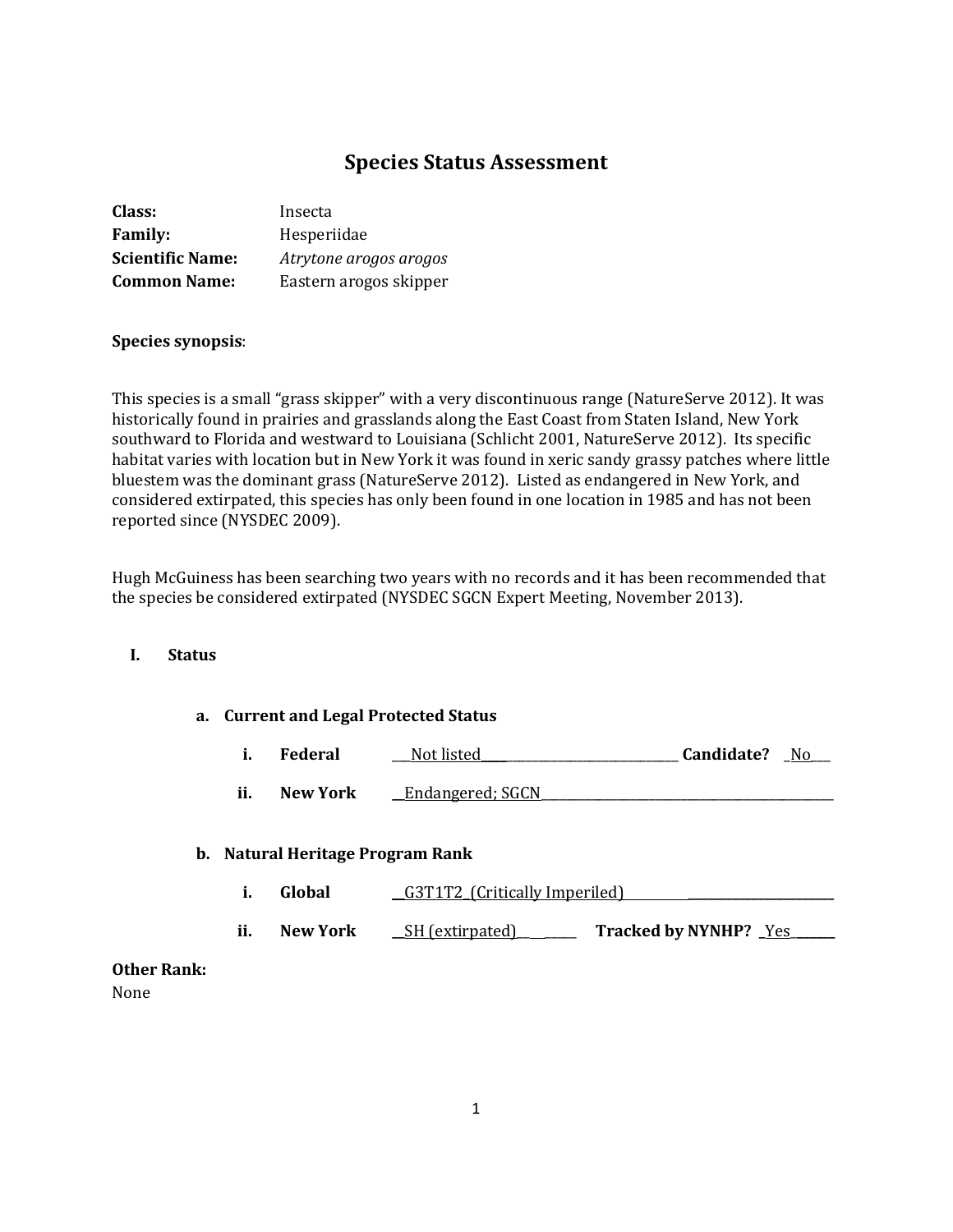# **Status Discussion:**

This species is extirpated throughout most of its range (NatureServe 2013). Its current stronghold is in New Jersey, where it is listed as endangered (Shepherd 2005, NJDFW 2008).

# **II. Abundance and Distribution Trends**

# **a. North America**

**i. Abundance**

| <u>X</u> declining increasing a stable mush own                |  |
|----------------------------------------------------------------|--|
| ii. Distribution:                                              |  |
|                                                                |  |
| <b>Time frame considered:</b> Past 30 years (NatureServe 2012) |  |
| Severe decline                                                 |  |
|                                                                |  |
| b. Regional                                                    |  |
| i. Abundance                                                   |  |
|                                                                |  |
| ii. Distribution:                                              |  |
|                                                                |  |
| Regional Unit Considered: Northeast                            |  |
| Time Frame Considered: Past 40 years (NatureServe 2012)        |  |

Severe decline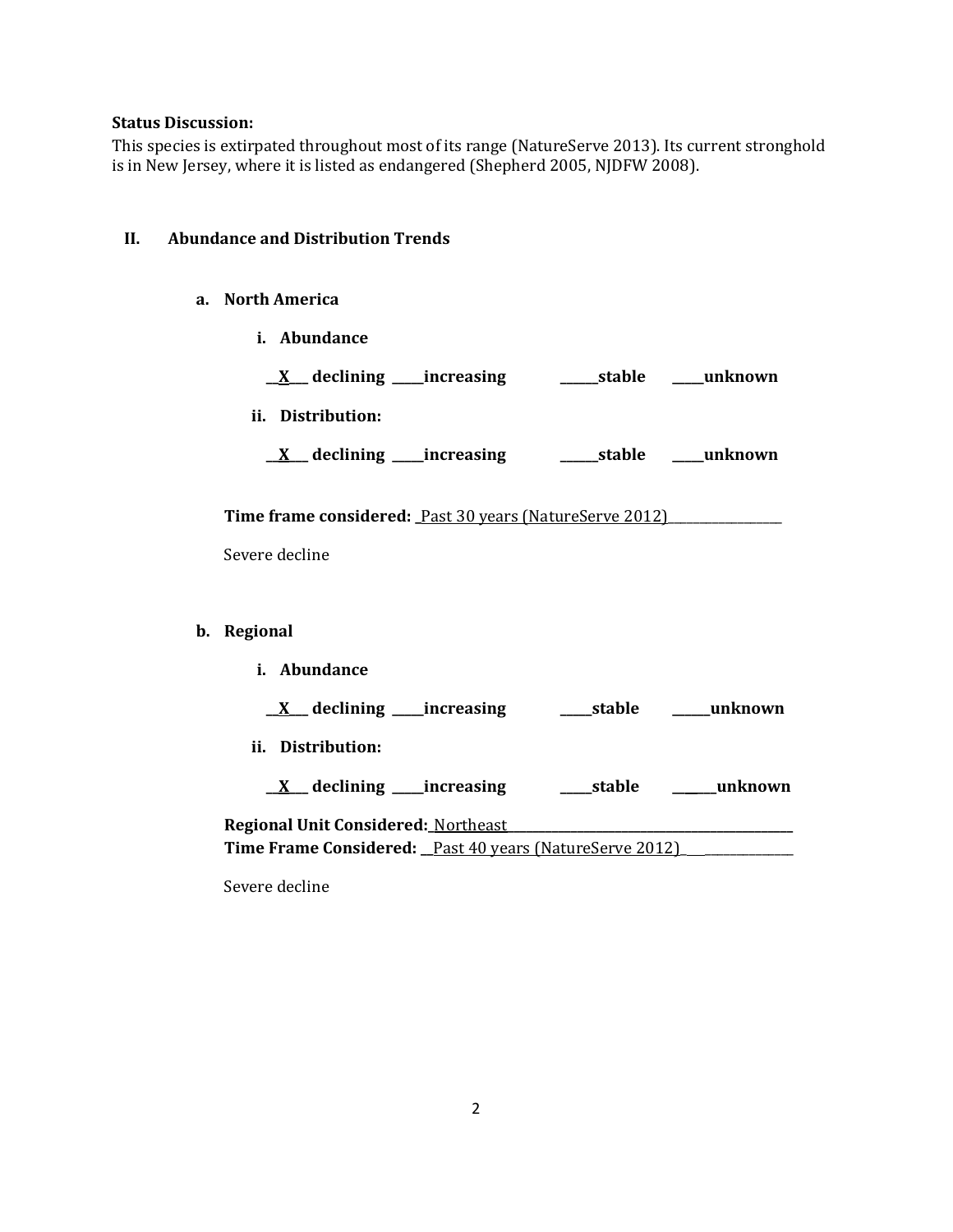**c. Adjacent States and Provinces**

| <b>CONNECTICUT</b>                                                                                                                 | Not Present $X_{-}$   | No data $\_\_\_\_\_\_\_\_\_\_\_\_$ |
|------------------------------------------------------------------------------------------------------------------------------------|-----------------------|------------------------------------|
| <b>MASSACHUSETTS</b>                                                                                                               | Not Present $X$       | No data ______                     |
| <b>QUEBEC</b>                                                                                                                      | Not Present $X$       | No data $\_\_\_\_\_\_\_\_\_\_\_\_$ |
| <b>VERMONT</b>                                                                                                                     | Not Present $X$       | No data ______                     |
| <b>ONTARIO</b>                                                                                                                     | Not Present $X$       | No data ______                     |
| <b>NEW JERSEY</b><br>i. Abundance                                                                                                  | Not Present ______    | No data ______                     |
| $\underline{X}$ declining ___ increasing ___ stable ___ unknown<br>ii. Distribution:                                               |                       |                                    |
|                                                                                                                                    |                       |                                    |
|                                                                                                                                    |                       |                                    |
| $\underline{X}$ declining ___ increasing ___ stable ___ unknown                                                                    |                       |                                    |
| Time frame considered: Past 30 years (NatureServe 2012)                                                                            |                       |                                    |
|                                                                                                                                    |                       |                                    |
| Moderate decline                                                                                                                   |                       |                                    |
| <b>PENNSYLVANIA</b>                                                                                                                | Not Present X No data |                                    |
| i. Abundance                                                                                                                       |                       |                                    |
|                                                                                                                                    |                       |                                    |
| ii. Distribution:                                                                                                                  |                       |                                    |
| ___ declining ___ increasing ____ stable ___ unknown                                                                               |                       |                                    |
| Time frame considered: Past 40 years (NatureServe 2012)<br>Listing Status: Extirpated (1960s or 1970s) (NatureServe 2012) SGCN? No |                       |                                    |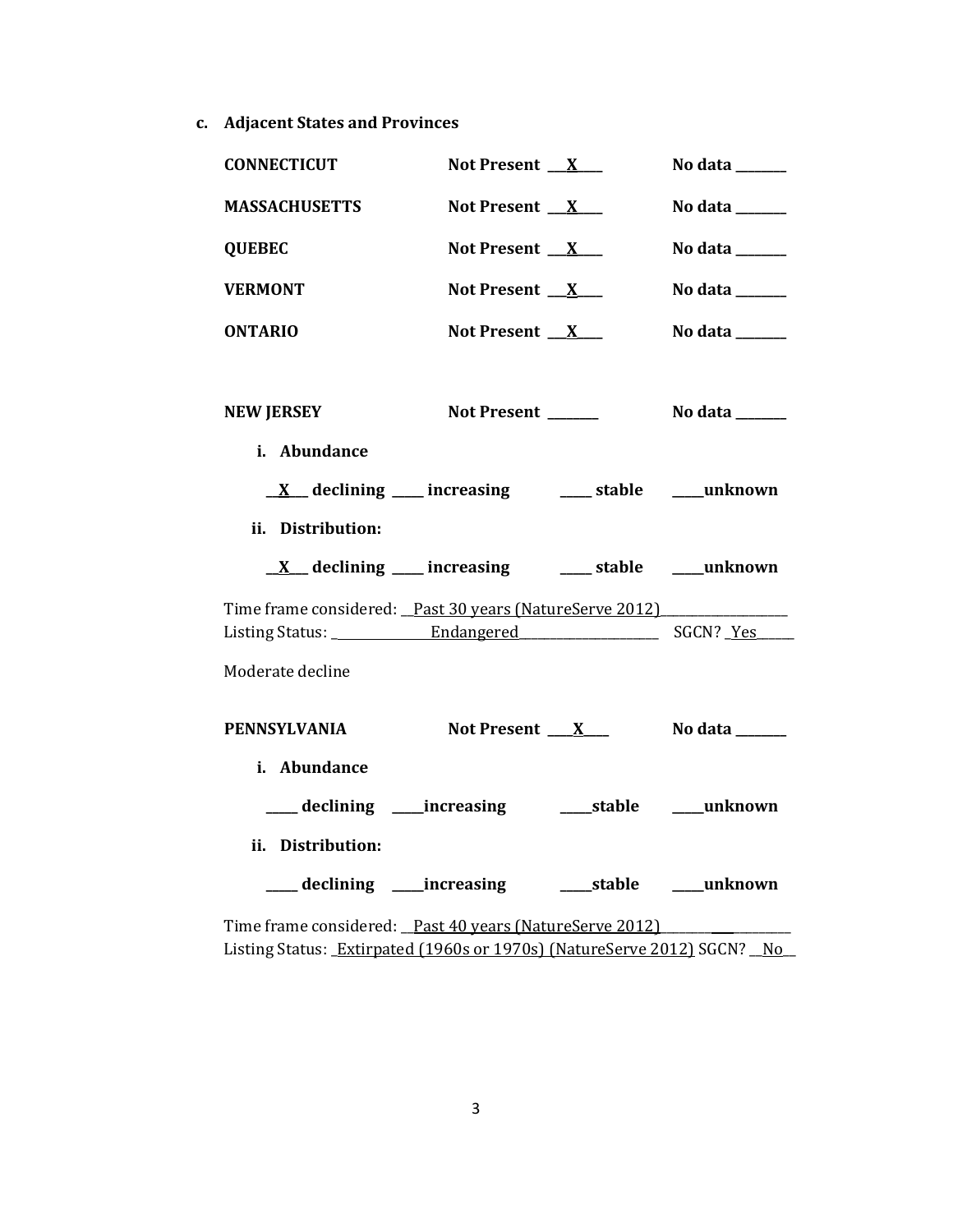**d. NEW YORK No data No data No data No data No data No data No data i. Abundance \_\_\_\_\_ declining \_\_\_\_\_ increasing \_\_\_\_\_ stable \_\_\_\_\_\_ unknown ii. Distribution: \_\_\_\_\_ declining \_\_\_\_\_ increasing \_\_\_\_\_ stable \_\_\_\_\_\_\_ unknown** Time frame considered: Extirpated: no records since 1985 (NatureServe 2012)

# **Monitoring in New York.**

A survey was completed in 2001 at the location where this species was last recorded; however, no individuals were found (NYNHP 2013).

Intermittent surveys have been conducted in pine barren communities of Long Island over the last 10 years.

# **Trends Discussion:**

There have been severe declines (70-90%) throughout this species' distribution (NatureServe 2012). This species is extirpated in South Carolina and Pennsylvania, and there have been no recent records for Virginia and Georgia (Minno and Minno 2006, NatureServe 2012). The arogos skipper is endangered in New Jersey, North Carolina, Alabama, and Florida (EOL 2011).

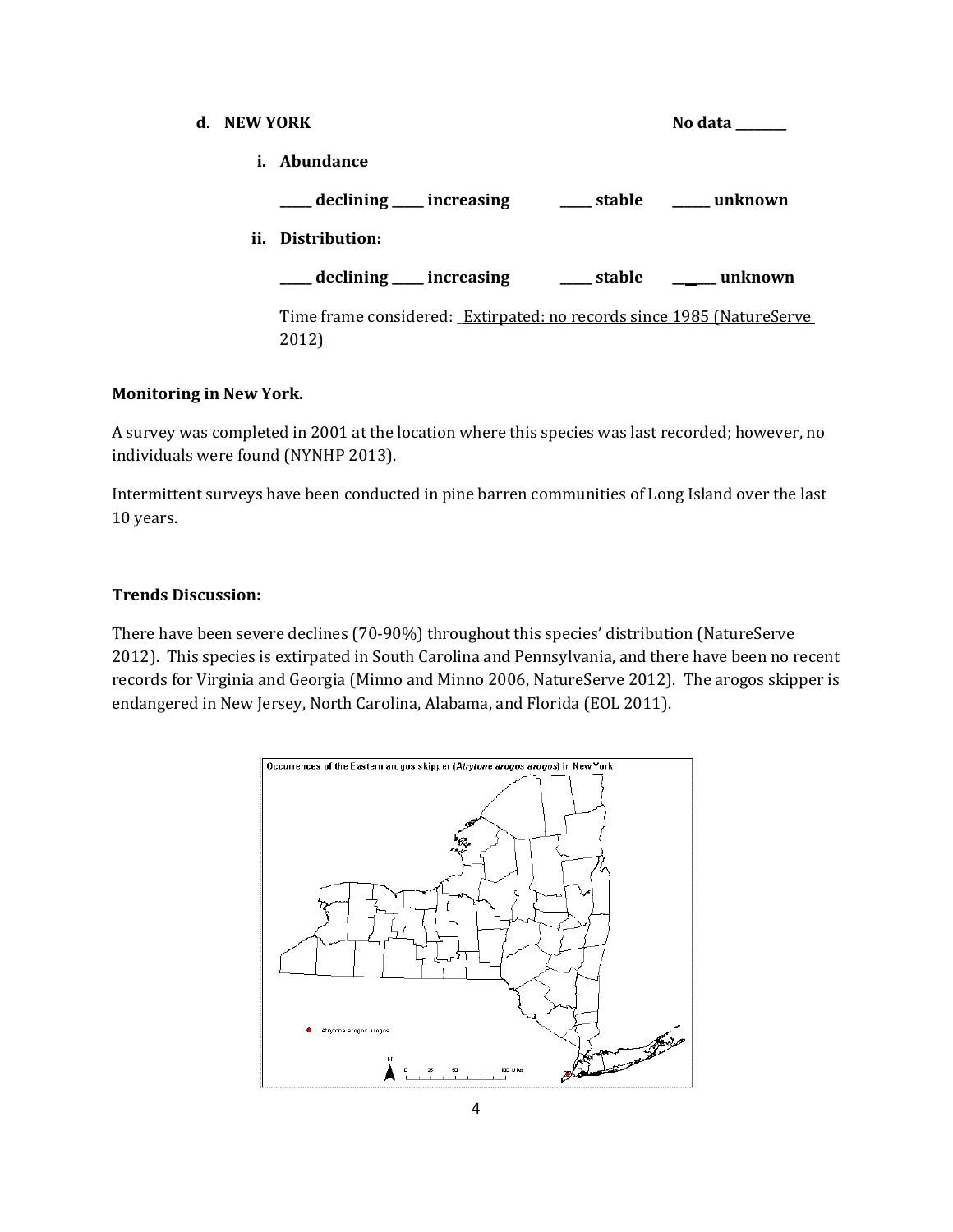

**Figure 1.** Occurrence location of the arogos skipper in New York (NYNHP 2013).

**Figure 2:** Conservation status of Arogos Skipper in North America (EOL 2011). \*NatureServe map on the Encyclopedia of Life.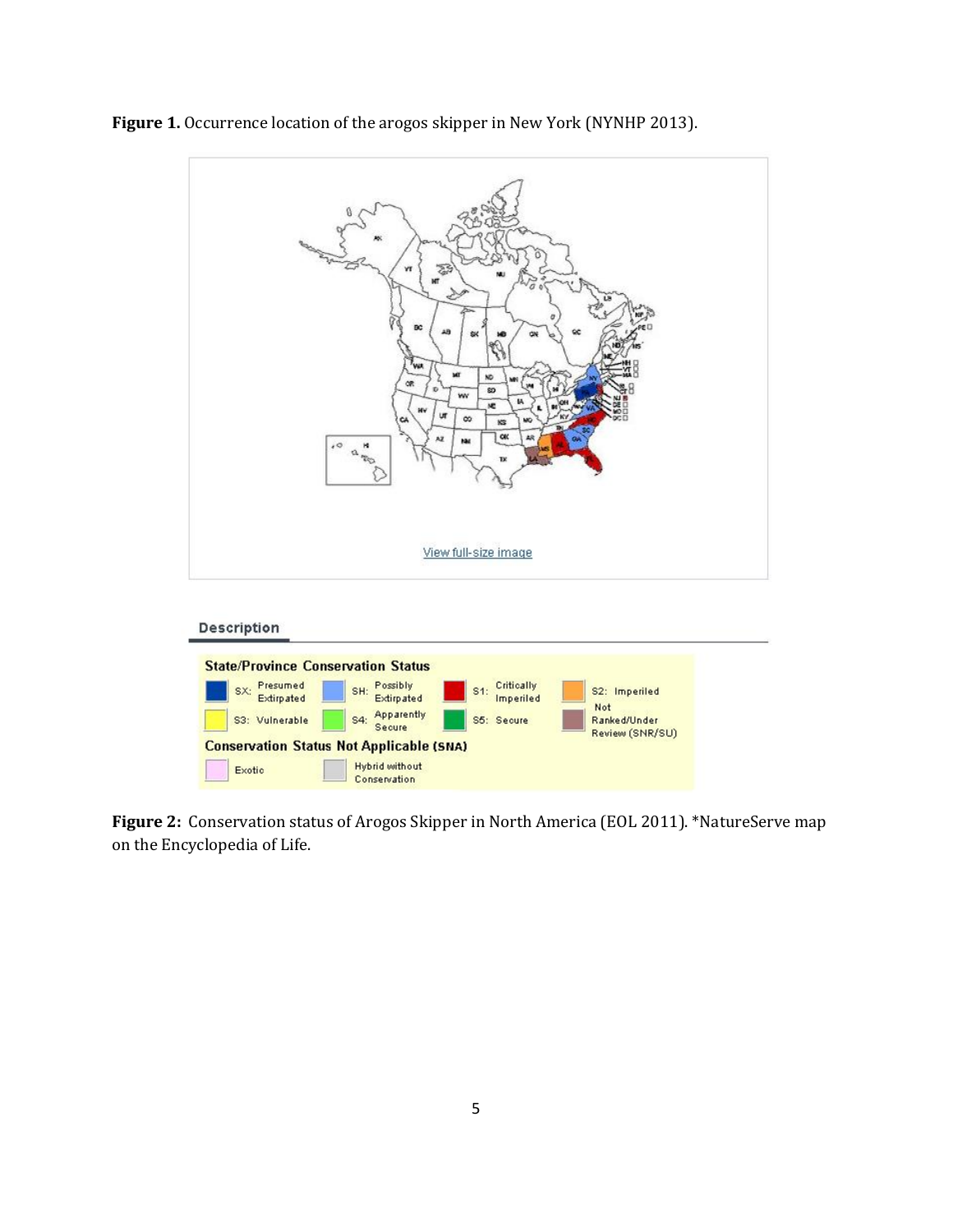#### **III. New York Rarity, if known:**

| <b>Historic</b> | # of Animals | # of Locations | % of State |
|-----------------|--------------|----------------|------------|
| prior to 1970   |              |                |            |
| prior to 1980   |              |                |            |
| prior to 1990   |              |                |            |

### **Details of historic occurrence:**

The arogos skipper was historically found on Staten Island, NY. The last recorded occurrence of this species was in 1985 (NYNHP 2013).

| Current | # of Animals | # of Locations | % of State |
|---------|--------------|----------------|------------|
|         |              |                |            |

# **Details of current occurrence:**

There are no current populations of this species in New York; it is considered extirpated.

## **New York's Contribution to Species North American Range:**

**Distribution** (percent of NY where species occurs) **Abundance** (within NY distribution)

- \_X\_\_ 0-5% \_\_\_ abundant
- \_\_\_\_ 6-10% \_\_\_ common
- \_\_\_\_ 11-25% \_\_\_ fairly common
- \_\_\_\_ 26-50% \_\_\_ uncommon
	- \_\_\_\_ >50% certainty: \_\_\_ rare certainty:

#### **NY's Contribution to North American range**

- \_X\_\_ 0-5%
- $-$  6-10%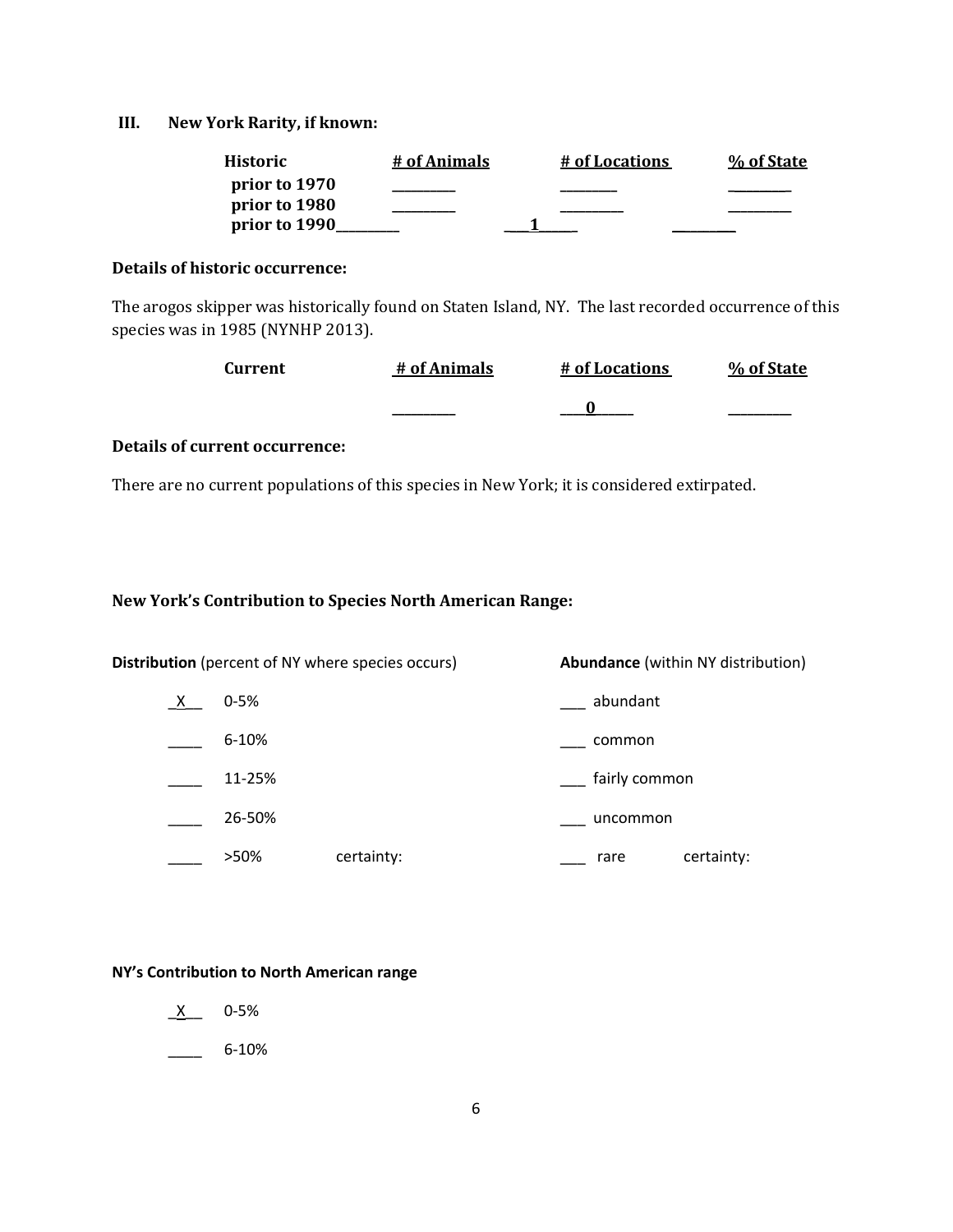\_\_\_\_ 11-25%

\_\_\_\_ 26-50%

\_\_\_\_ >50% certainty:

**Classification of New York Range**

**\_\_\_\_\_ Core**

**\_\_X\_\_\_ Peripheral**

**\_\_\_\_\_ Disjunct**

**Distance to core population:**

**\_~1,000 miles\_\_\_\_\_\_\_**

# **IV. Primary Habitat or Community Type:**

- 1. Pine barrens
- 2. Old field managed grasslands
- 3. Power line

# **Habitat or Community Type Trend in New York:**

| Declining<br>$\mathbf{X}$  | <b>Stable</b> | Increasing                                                       | <sub>-</sub> Unknown           |
|----------------------------|---------------|------------------------------------------------------------------|--------------------------------|
|                            |               | Time frame of decline/increase: Past 30 years (NatureServe 2012) |                                |
| <b>Habitat Specialist?</b> |               | <b>Yes</b>                                                       | No.<br>$\mathbf{X}$            |
| <b>Indicator Species?</b>  |               | Yes.                                                             | N <sub>0</sub><br>$\mathbf{x}$ |

## **Habitat Discussion:**

Arogos skippers require undisturbed prairies and grasslands. In New York, arogos skippers were found in a meadow with glacial till on top of a serpentine outcrop. The site is highly disturbed and relatively flat with dense little bluestem (NJDEP 2013, NYNHP 2013). Farther south this species can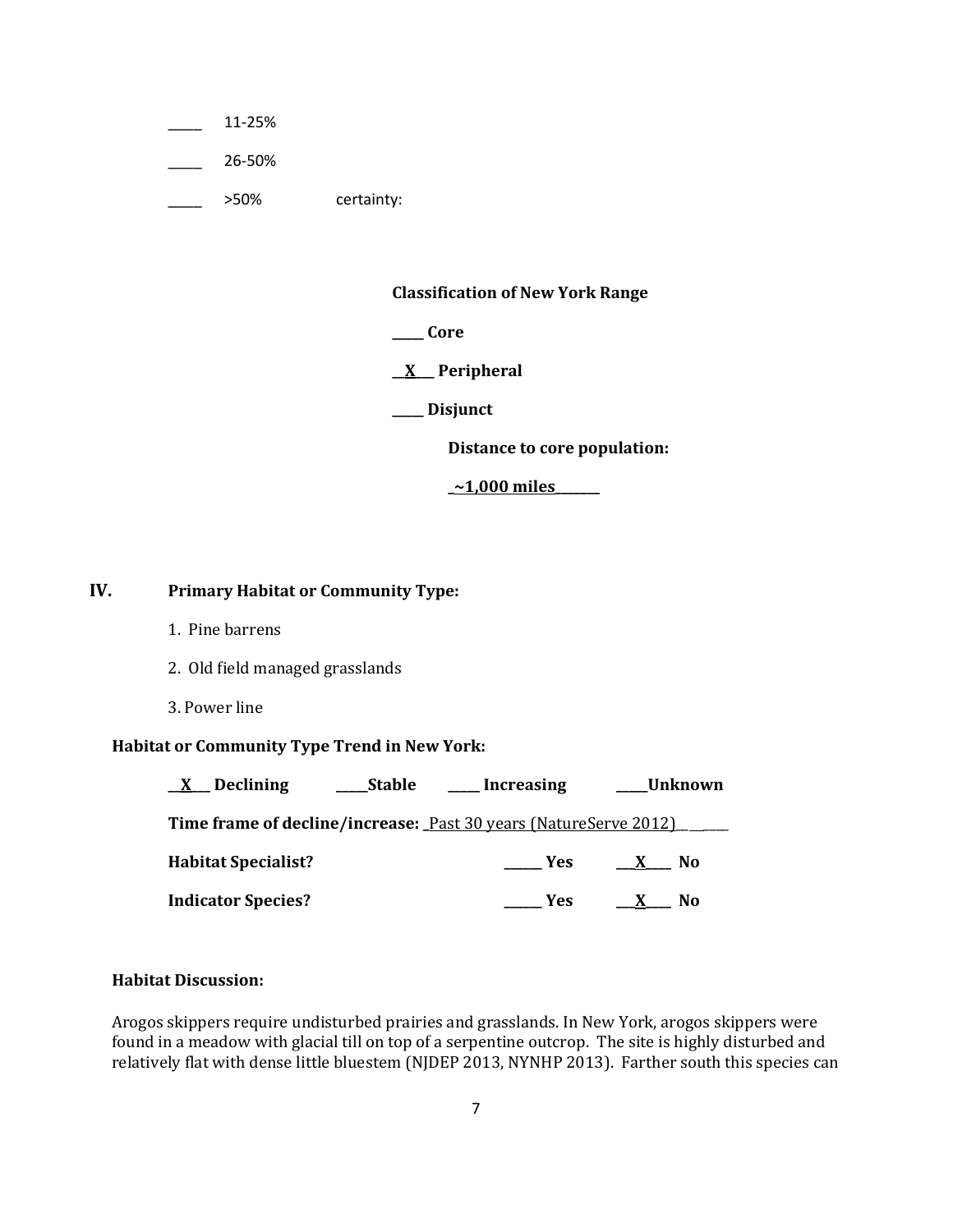be found in pine barrens, as well as mowed rights-of-way like those found under power lines (Minno and Minno 2006, NatureServe 2012)

# **V. New York Species Demographics and Life History**

**\_\_\_X\_\_\_ Breeder in New York**

**\_\_X\_\_ Summer Resident**

**\_\_\_\_\_ Winter Resident**

**\_\_\_\_\_ Anadromous**

**\_\_\_\_\_ Non-breeder in New York**

**\_\_\_\_\_ Summer Resident**

**\_\_\_\_\_ Winter Resident**

**\_\_\_\_\_ Catadromous**

**\_\_\_\_\_ Migratory only**

**\_\_\_\_\_Unknown**

# **Species Demographics and Life History Discussion:**

Little information is available about the life history and demographics of this species. Adults mate soon after eclosion (NatureServe 2012). Eggs are placed individually on foliage of the food plant (NatureServe 2012).

#### **VI. Threats:**

Any extant populations in New York would be threatened by development and other sources of habitat fragmentation as well dirt bike use (NYNHP 2013). Farther south, fire suppression is reducing habitat (Minno and Minno 2006). Other threats known to affect butterflies and skippers include the use of competition with nuisance native species, such as deer, and Gypsy moth spraying (NYSDEC 2005)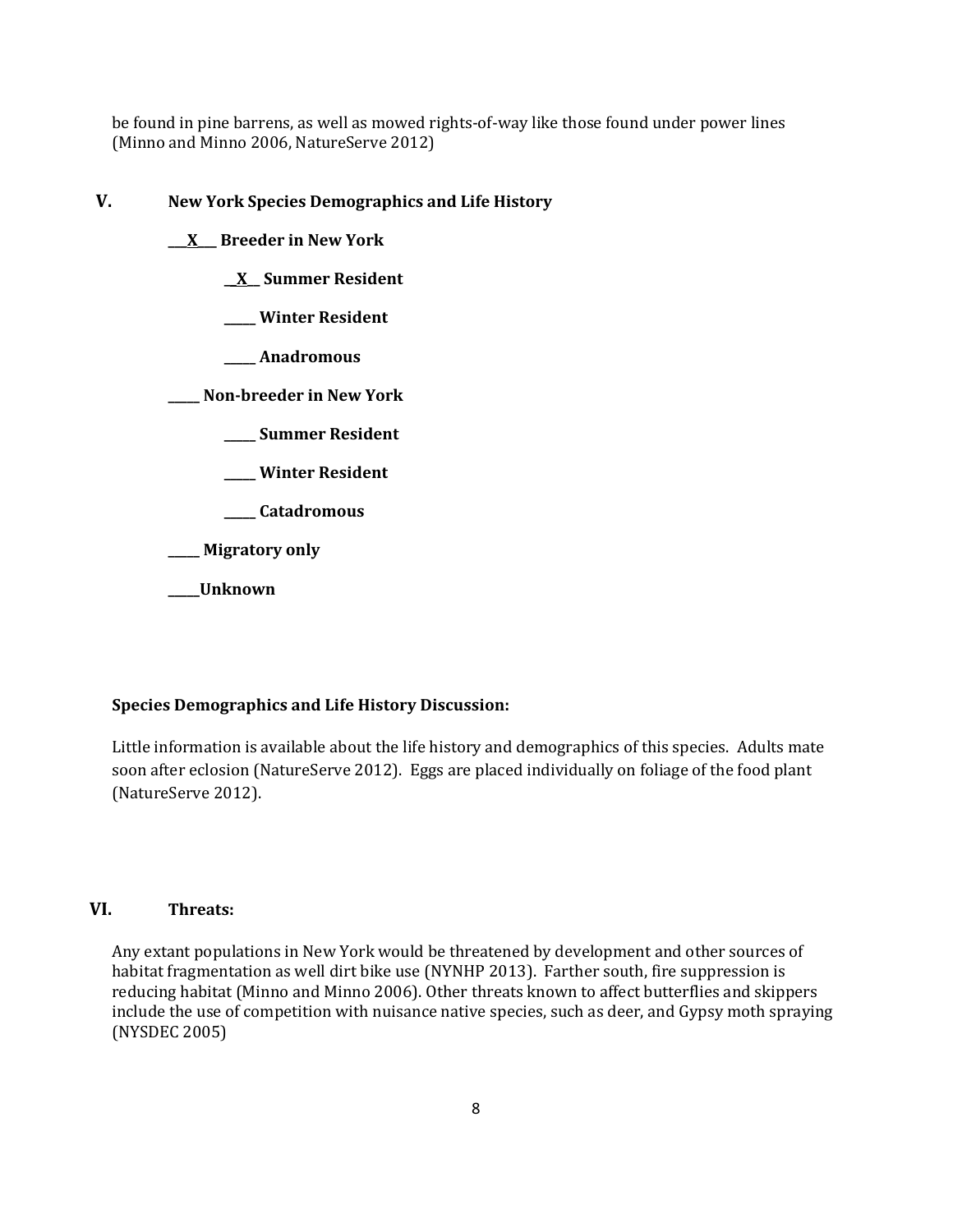# **Are there regulatory mechanisms that protect the species or its habitat in New York?**

**\_\_\_\_\_\_\_ No \_\_\_\_\_ Unknown**

**\_\_\_X\_\_\_ Yes** 

The arogos skipper is listed as an endangered species in New York and is protected by Environmental Conservation Law (ECL) section 11-0535 and the New York Code of Rules and Regulations (6 NYCRR Part 182). A permit is required for any proposed project that may result in a take of a species listed as Threatened or Endangered, including, but not limited to, actions that may kill or harm individual animals or result in the adverse modification, degradation or destruction of habitat occupied by the listed species.

# **Describe knowledge of management/conservation actions that are needed for recovery/conservation, or to eliminate, minimize, or compensate for the identified threats:**

| <b>Conservation Actions</b>    |                                      |  |
|--------------------------------|--------------------------------------|--|
| <b>Action Category</b>         | <b>Action</b>                        |  |
| Law and Policy                 | Policies and Regulations             |  |
| <b>Education and Awareness</b> | Training                             |  |
| <b>Education and Awareness</b> | Awareness & Communications           |  |
| Land/Water Protection          | Site/Area Protection                 |  |
| Land/Water Protection          | Resource/Habitat Protection          |  |
| Land/Water Management          | Site/Area Management                 |  |
| Land/Water Management          | Invasive/Problematic Species Control |  |
| Land/Water Protection          | Site/Area Protection                 |  |

Conservation actions following IUCN taxonomy are categorized in the table.

The Comprehensive Wildlife Conservation Strategy (NYSDEC 2005) includes recommendations for the following actions for other butterflies, and for the arogos skipper in particular.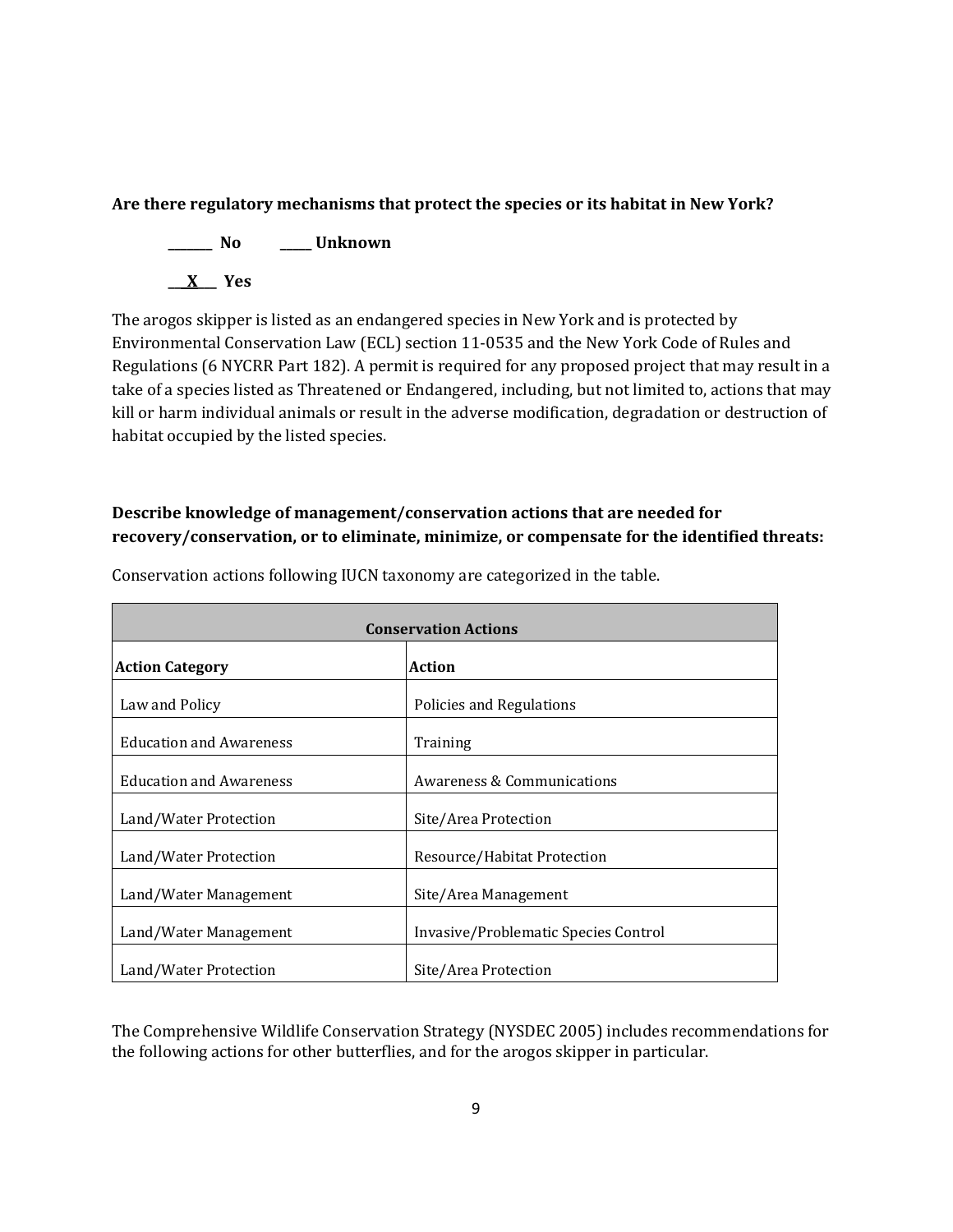#### **Fact sheet:**

Develop fact sheets and other outreach material to educate the public about species at risk Lepidoptera.

# **Habitat management:**

Determine best management regimes for species in each locality.

# **Habitat research:**

- Determine precise habitat needs of all life stages.
- Ascertain food plants.
- Determine the relationship between food availability and species numbers.

# **Invasive species control:**

- Identify species which impact negatively on butterfly populations.
- Determine the best control method for those exotic species with minimal repercussions for butterfly populations.

# **Life history research:**

- \_\_\_\_ Investigate the metapopulation dynamics of those species which appear to have distinct populations.
- Establish the duration of all life stages.
- Taxonomic research for related species.

# **Other action:**

- Determine the actual sensitivity of species to chemical formulations, particularly diflubenzuron and other commonly used agricultural pesticides.
- Determine the effect of Bacillus thuringiensis kurstaki (BTK) used in Gypsy moth sprayings on various species.

# **Population monitoring:**

\_\_\_\_ Inventory of species within historical range.

# **Statewide baseline survey:**

Survey all species to more adequately define the list of species that need to be addressed.

# **VII. References**

- Boettner, G.H., J.S. Elkington, and C.J. Boettner. 2000. Impacts of an introduced generalist parasitoid on three native species of saturniid moths. Conservation Biology 14: 1798–1806
- EOL. 2011. United States and Canadian Provinces *Atrytone arogos arogos*. Encyclopedia of Life. Available at: <http://eol.org/data\_objects/14865925> (Accessed: March 4, 2013).
- Minno, M.C. and M. Minno. 2006. Conservation of the arogos skipper, *Atrytone arogos arogos* (Lepidoptera: Hesperiidae) in Florida. Land of Fire and Water: The Florida Dry Prairie Ecosystem. Proceedings of the Florida Dry Prairie Conference 219-224.